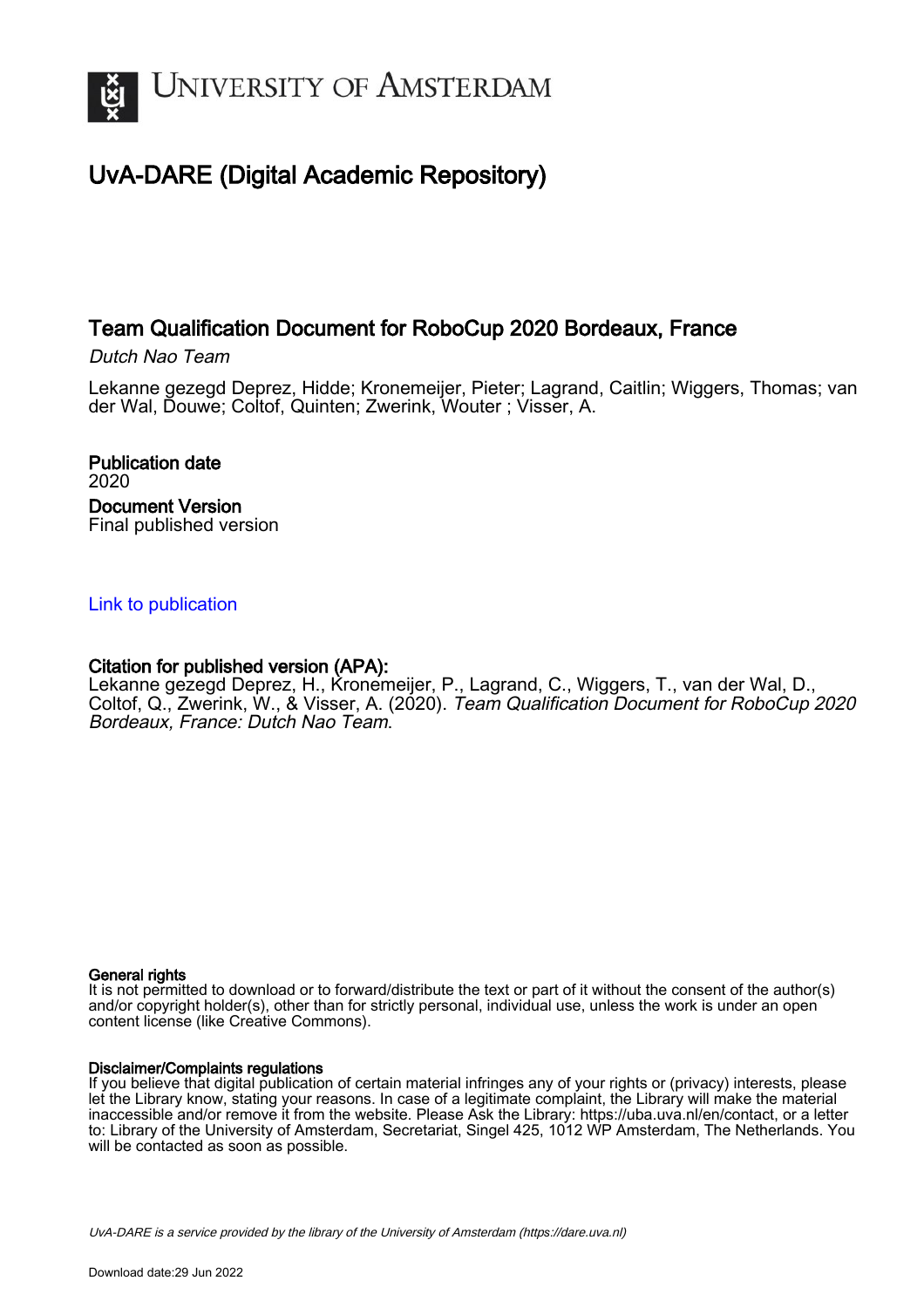# Team Qualification Document for RoboCup 2020 Bordeaux, France Dutch Nao Team

<http://www.dutchnaoteam.nl> **Intelligent Robotics Lab** UNIVERSITEIT VAN AMSTERDAM TAH **NAO** TEAM

Hidde Lekanne gezegd Deprez, Pieter Kronemeijer, Caitlin Lagrand, Thomas Wiggers, Douwe van der Wal, Quinten Coltof, Wouter Zwerink, and Arnoud Visser January 22, 2020

## 1 Team Information

This is the qualification document for the Dutch Nao Team with Hidde Lekanne gezegd Deprez as its team leader. The team consists of four master students, five bachelor students, one alumnus and one staff member from the University of Amsterdam, The Netherlands. In the last nine years the team has bought 23 NAO robots, although not all of them are operational anymore. The team currently has four NAO V6 robots, but has the intention to buy at least two more before the upcoming RoboCup. The qualification video is available on our YouTube channel<sup>[1](#page-1-0)</sup>. A research report [\[1\]](#page-6-0) describing the technical details of the team's work for RoboCup 2019, has previously been published on our website<sup>[2](#page-1-1)</sup>.

# 2 Code Usage

In 2016, the team started implementing a custom framework based on ROS<sup>[3](#page-1-2)</sup> [\[2\]](#page-6-1). However, the team did not enter the competition with this framework since experiments showed that running a ROS core node and image publishing nodelet results in a frame rate of approximately 5 Hz, without any further processing. This was deemed too low for usage in RoboCup competition, so in the 2016

<span id="page-1-0"></span><sup>1</sup> [https://youtu.be/SKawcYDEhjo](https://youtu.be/SKawcYDEhjo )

<span id="page-1-1"></span><sup>&</sup>lt;sup>2</sup> [https://www.dutchnaoteam.nl/wp-content/uploads/2020/01/dnt](https://www.dutchnaoteam.nl/wp-content/uploads/2020/01/dnt_techreport_2019.pdf)\_techreport\_2019.pdf

<span id="page-1-2"></span><sup>3</sup> <http://www.ros.org>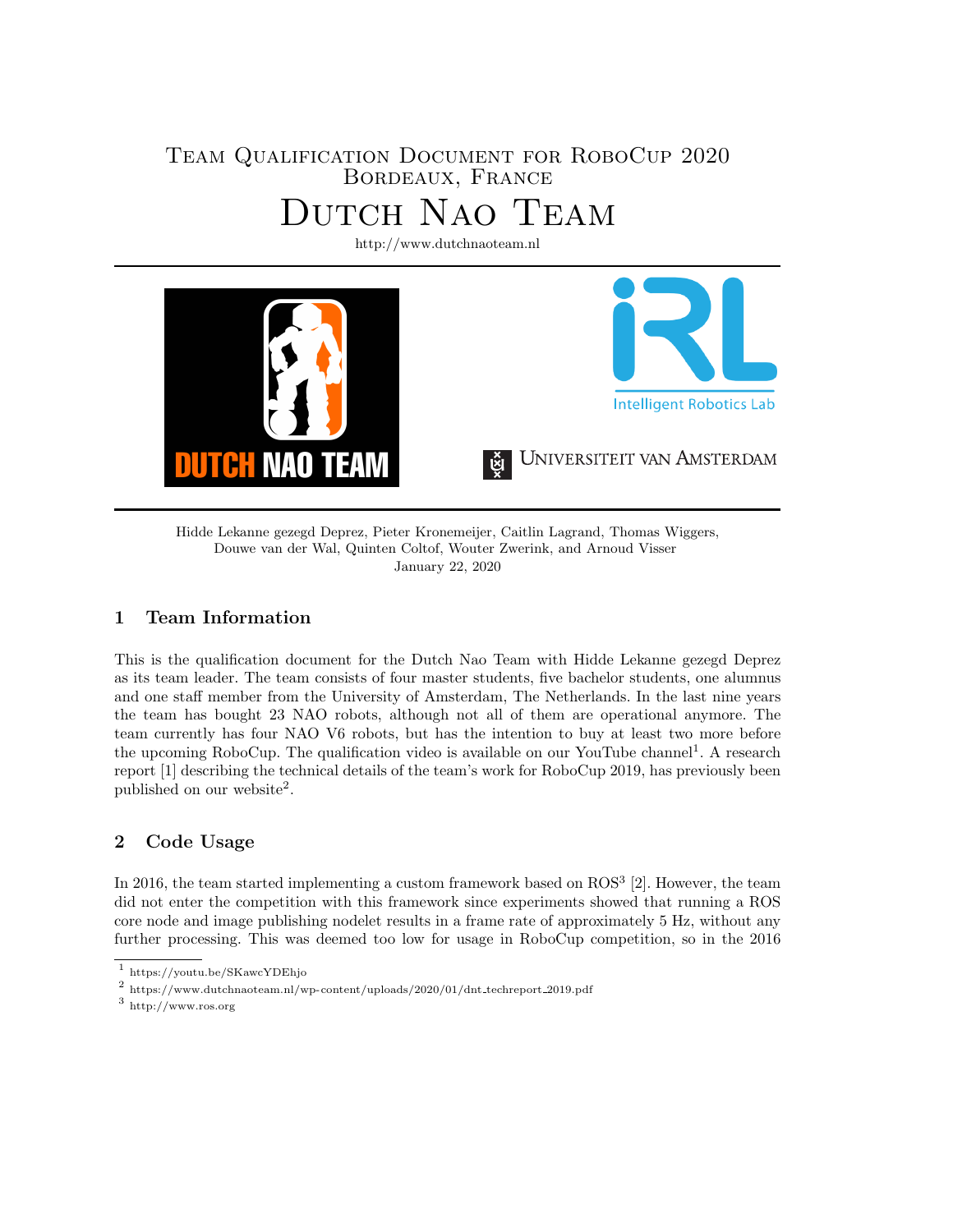RoboCup competitions  $B-Human$ 's 2015 code release<sup>[4](#page-2-0)</sup> was used, extended with our own behaviour engine [\[3\]](#page-6-2) and ball detector [\[4\]](#page-6-3).

From April 2017 onward, the team has been using its own framework. The decision to start a new framework was made to provide the team with a codebase it fully understands and is documented in a way that is understandable for all members of the team, new and old. By creating its own framework, the team has gotten a better understanding of all components required to go from sensor values to high level actions. Ultimately, every team member should be able to largely understand its inner workings and feel comfortable with it. Our new framework is based on messages sent between modules, where each module represents one algorithm handling a task in the football playing robot. Each message shared between modules contains a representation. The system uses a message naming convention comparable to the ROS messaging system, which makes it easy to use for developers that have some experience with ROS.

So far, the team has noticed that despite the obvious drawbacks of having to recreate basic functionality, the educational value of our new framework has increased the motivation of (newer) team members and has had a positive impact on the overall productivity. A code release is planned when all basic functionality has been implemented and tested thoroughly.

A stripped version of the walking engine of BHuman<sup>[5](#page-2-1)</sup> based on rUNSWift's walking engine<sup>[6](#page-2-2)</sup> has been integrated into the framework because of its proven stability and the large impact of walking on overall performance.

BHuman's CABSL [\[5\]](#page-6-4) is planned to be used in our framework as behaviour engine because of its simplicity and clear design paradigm. This will replace the previous implementation of a behaviour engine [\[3\]](#page-6-2), which has become increasingly complex to use as the number of modules and behaviours in the system increases. The current implementation does not have states, but assigns a score to every behaviour based on the situation the robot is in. The weighting between decisions is hard to tune properly, and this is mitigated by using if-else statements, effectively turning it into a finite state automaton (FSA). CABSL also works like a FSA, and therefore seems better suited as behaviour engine.

### 3 Past History

The predecessor of the Dutch Nao Team was the Dutch Aibo Team [\[6\]](#page-6-5). The Dutch Nao Team debuted in the Standard Platform League (SPL) competition at the German Open 2010 [\[7\]](#page-6-6). Since their founding, the Dutch Nao Team has been qualified for the world cup competitions in Istanbul [\[8\]](#page-6-7), Mexico City [\[9\]](#page-6-8), Eindhoven [\[10\]](#page-6-9), João Pessoa [\[11\]](#page-6-10), Leipzig [\[2\]](#page-6-1), Nagoya [\[12\]](#page-6-11), Montreal [\[13\]](#page-7-0), and Sydney [\[14\]](#page-7-1).

Besides the major RoboCup events, we have attended multiple GermanOpens, IranOpens, the Humanoid Soccer School 2013, the Mediterranean Open 2011, the Colombia Robotics week, Tech-Fest 2015<sup>[7](#page-2-3)</sup>, the European Open 2016, Rodeo 2019 and every Robotic Hamburg Open Workshop between 2016 and 2019. At the Benelux Conference on Artificial Intelligence 2016 the team received the award for best demonstration [\[15\]](#page-7-2), at the Iran Open 2017 the team received the Award in the Open Challenge with a presentation on our behaviour engine.

<span id="page-2-0"></span><sup>4</sup> <https://github.com/bhuman/BHumanCodeRelease/tree/1fd87519e2bbb3ccbb5f288980438b692629f7c1>

<span id="page-2-1"></span><sup>5</sup> <https://github.com/bhuman/BHumanCodeRelease/tree/coderelease2017>

<span id="page-2-2"></span><sup>6</sup> <https://github.com/UNSWComputing/rUNSWift-2016-release>

<span id="page-2-3"></span><sup>7</sup> TechFest is Asia's largest science and technology fair with more than 165,000 people attending: [http:](http://techfest.org) [//techfest.org](http://techfest.org)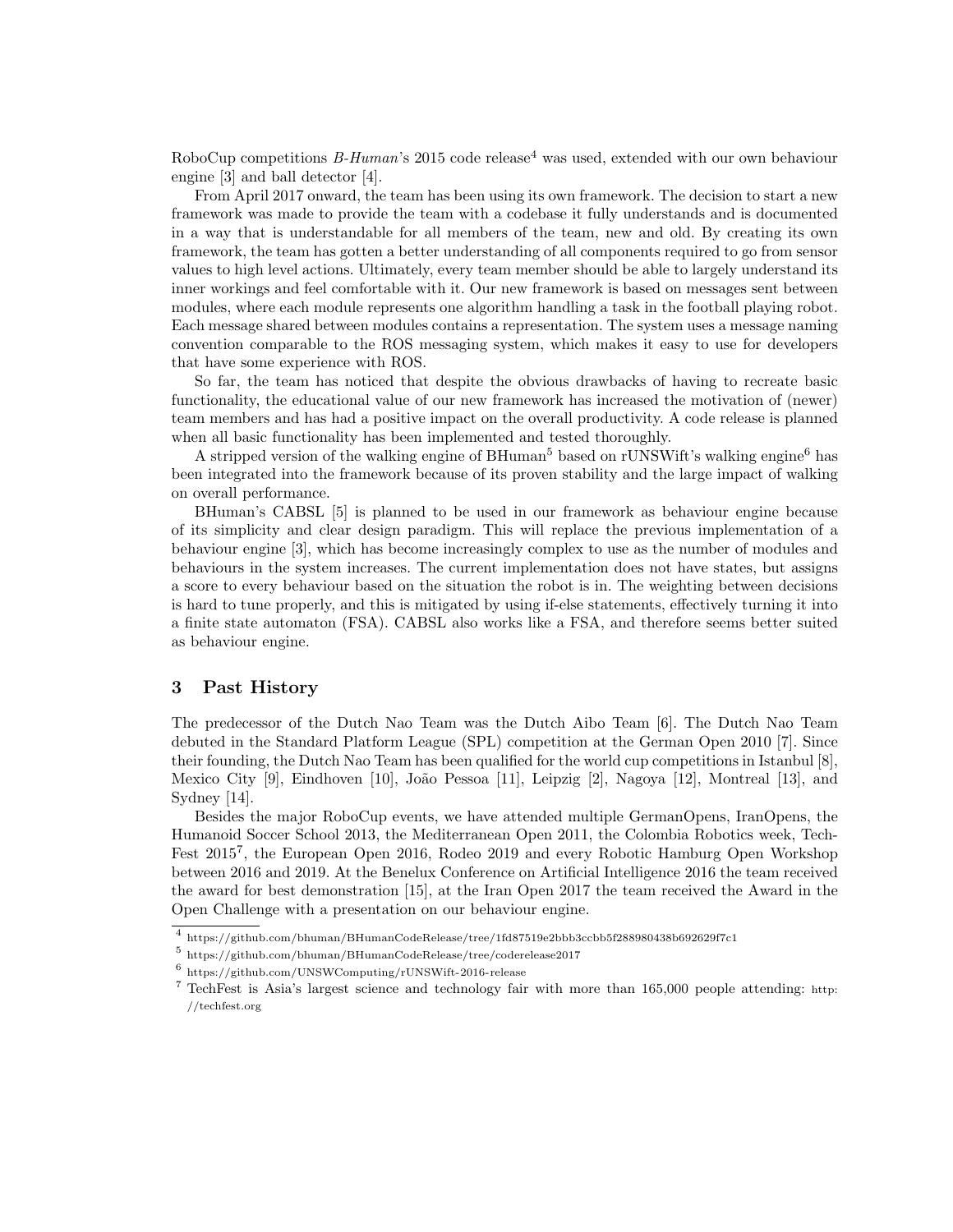The results from 2018 onward in major RoboCup competitions are presented in Table [1a.](#page-3-0) In Montreal, we ended second in our first round robin pool and fourth in our second round robin pool, and in Sydney we were able to score twice in-game and promoted to the champions cup second round robin by beating Camellia Dragons in a penalty shootout. Table [1b](#page-3-0) shows the scores for the open competitions.

<span id="page-3-0"></span>

|      | Year Round                                                                                  | Opponent        | <b>Score</b> |                |                |  |              |                                        |
|------|---------------------------------------------------------------------------------------------|-----------------|--------------|----------------|----------------|--|--------------|----------------------------------------|
|      | 2018 Round Robin                                                                            | Aztlan          | 0:0          |                |                |  |              |                                        |
|      |                                                                                             | Naova           | 0:0          |                |                |  |              |                                        |
|      | Second round                                                                                | NTU RoboPAL     | 0:2          |                |                |  |              |                                        |
|      |                                                                                             | Naova           | 0:2          |                |                |  |              | <b>Year Competition Opponent Score</b> |
|      |                                                                                             | Unbeatables     | 0:0          |                | 2018 Iran Open |  | <b>HTWK</b>  | 0:7                                    |
| 2019 | Round Robin                                                                                 | Starkit         | 2:0          |                |                |  | MRL          | 0:0                                    |
|      |                                                                                             | RoboEireann     | 0:0          |                |                |  | <b>HULKs</b> | 0:5                                    |
|      |                                                                                             | NomadZ          | 0:2          |                |                |  |              |                                        |
|      | Champions cup play-in round Camellia Dragons 0:0[1:0] (b) Game scores for open competitions |                 |              |                |                |  |              |                                        |
|      | Second round                                                                                | <b>T.JArk</b>   | 0:6          | since $2018$ . |                |  |              |                                        |
|      |                                                                                             | Nao Devils      | 0:9          |                |                |  |              |                                        |
|      | Champions play-in                                                                           | UT Austin Villa | 0:7          |                |                |  |              |                                        |

(a) Game scores for RoboCup 2018 and 2019.

Table 1: Game scores for the Dutch Nao Team in different competitions.

Although not visible in the scores, the field play has improved a lot, resulting in games with a lot of ball possession. Yet, without localisation scoring is difficult. The Dutch Nao Team will come well prepared to the competition in Bordeaux: in December 2019 the Dutch Nao Team attended the RoHOW<sup>[8](#page-3-1)</sup>, and we are planning to participate in GermanOpen  $2020^9$  $2020^9$ .

## 4 Impact

During the participation in the RoboCup, the Dutch Nao Team has provided its support or resources in a number of bachelor & master theses [\[16,](#page-7-3)[17,](#page-7-4)[18,](#page-7-5)[19\]](#page-7-6) and projects that lead to publications on a large variety of topics [\[20](#page-7-7)[,21\]](#page-7-8). At the Maastricht University, a PhD thesis is finished [\[22\]](#page-7-9) based on e.g. a paper on learning a more stable gait [\[23\]](#page-7-10), compared to the energy efficient gait from earlier work [\[24\]](#page-7-11). In an honours project a comparison was made on ball detection with classical image processing versus modern deep learning techniques [\[25\]](#page-7-12). The Dutch Nao Team extended the application of the Nao robot to the @Home league of the RoboCup: the Nao robot was used to help in a kitchen environment by finding a tomato and grabbing it from a table [\[26,](#page-7-13)[20\]](#page-7-7). Finally, the Dutch Nao Team has made the penalty shootout situation into a standalone demonstration [\[15\]](#page-7-2)

<span id="page-3-1"></span><sup>8</sup> See <https://www.rohow.de/2019/en/teams.html>

<span id="page-3-2"></span><sup>&</sup>lt;sup>9</sup> <https://robocupgermanopen.de/en/major/teaminfos>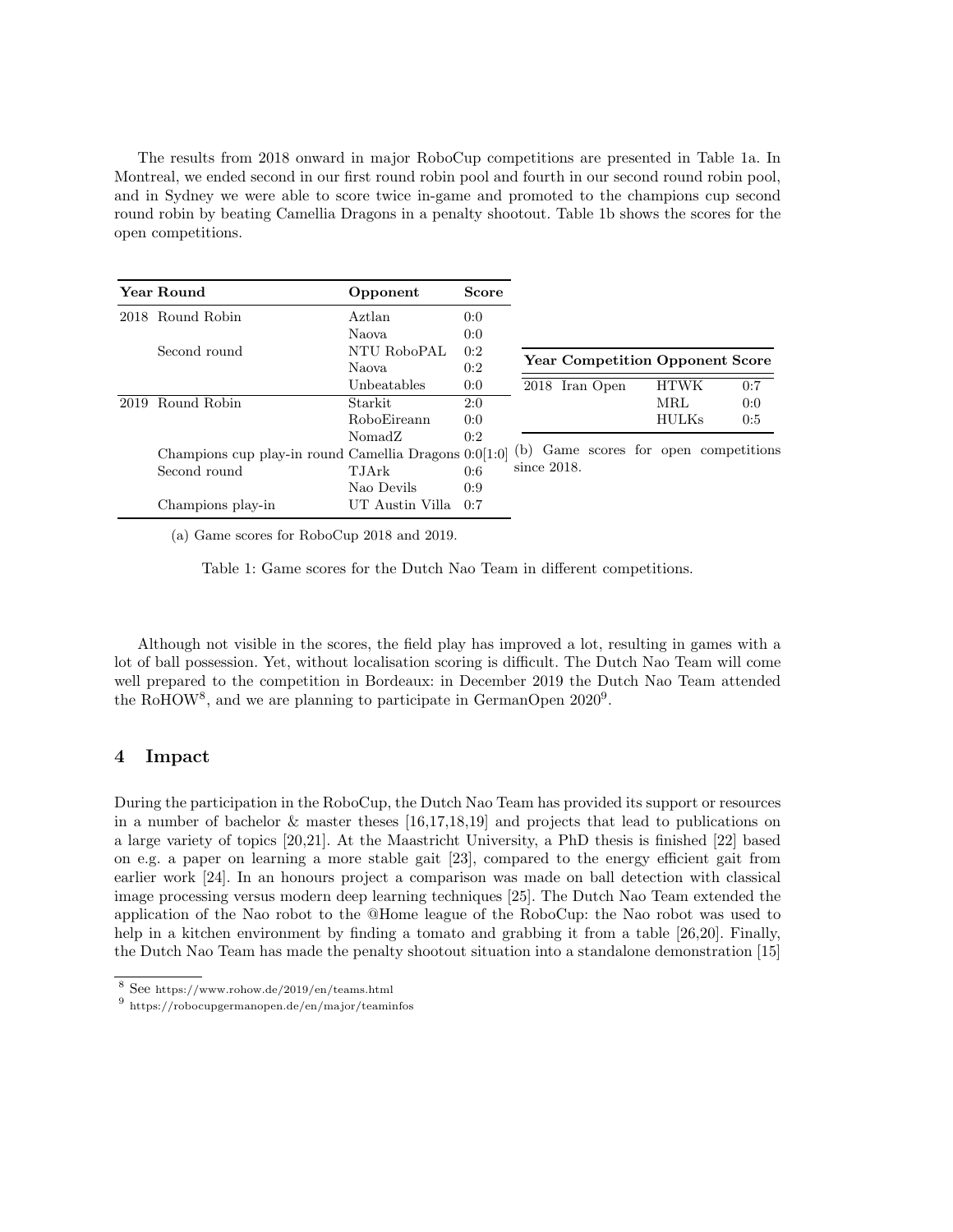which it premiered at the Benelux Conference on Artificial Intelligence  $2016^{10}$  $2016^{10}$  $2016^{10}$  and won the first prize for best demonstration.

Earlier the Dutch Nao Team has published papers in the International Conference on Advanced Robotics [\[27\]](#page-7-14), the Performance Metrics for Intelligent Systems Workshop [\[28\]](#page-7-15), the RoboCup IranOpen Symposium [\[29\]](#page-7-16), the RoboCup Symposium [\[30\]](#page-7-17) and the international conferences as International Conference on Autonomous Robot Systems and Competitions [\[26\]](#page-7-13). The Dutch Nao Team also proposed and supervised RoboCup related projects as part of a compulsory course in the Artificial Intelligence bachelor at the University of Amsterdam.

Over the last years, our framework has grown quickly and has gotten to a point where most basic modules to play football properly are working. However, due to the necessity of those basic modules, some parts of the framework that could use improvement did not yet receive the attention they deserve. This year we worked on refining behaviours, improving load balancing between threads and supporting different operating systems to allow an easier introduction into the team. More importantly, we worked on compiling in 64 bits and integrated camera settings in the framework, allowing us to do camera calibration. The lack of camera calibration was a significant issue when playing with a low light level, as seen during the RoboCup in Sydney. Furthermore, for the coming RoboCup the team plans to develop the following techniques:

#### 4.1 Scanlines

Last year the Dutch Nao Team implemented a line detector using the green chromaticity channel to filter out the field. While this line detector performed very well on nearby field lines, it often failed to detect field lines at the top of the image. This happened due to naive downscaling, which skipped every fourth row and column.

To improve localisation, the far away field lines needed to be detected as well. For this reason, the team implemented scanlines as an alternative to the naive downscaling. Our scanlines module determines the number of columns and rows that can be skipped dynamically within the image. This results in a high resolution at the top of the image and a low resolution at the bottom of the image, due to the respective sizes of field lines in the image. Additionally the resolution changes with the angle of the camera, to keep the amount of pixels used for line detection as low as possible while still viewing enough pixels to detect every line.

#### 4.2 Perception

Ball Detector With the transition from the light grey V5 robots to the dark grey V6 robots, our ball detector started to detect more false positives in other robots. To improve our current method, a cascade clasifier, we plan to compile a Deep Neural network library, such as TensorFlow[\[31\]](#page-7-18), for the NAO V6. Such a library enables us to easily develop, train and evaluate a model. The current region of interest selection procedure has a high recall and is fast, but the classifier is not accurate. By using TensorFlow, we can leverage optimisations we previously did not have access to and create a classifier that is both accurate and fast enough to be used on the robot.

Ball Model Besides improving the ball detector, we have started to work on a ball model. This model should interpret the detections from the ball detector, and judge whether they are likely to be the actual ball or not.

<span id="page-4-0"></span> $\overline{10 \text{ http://bnaic2016.cs.vu.nl}}$  $\overline{10 \text{ http://bnaic2016.cs.vu.nl}}$  $\overline{10 \text{ http://bnaic2016.cs.vu.nl}}$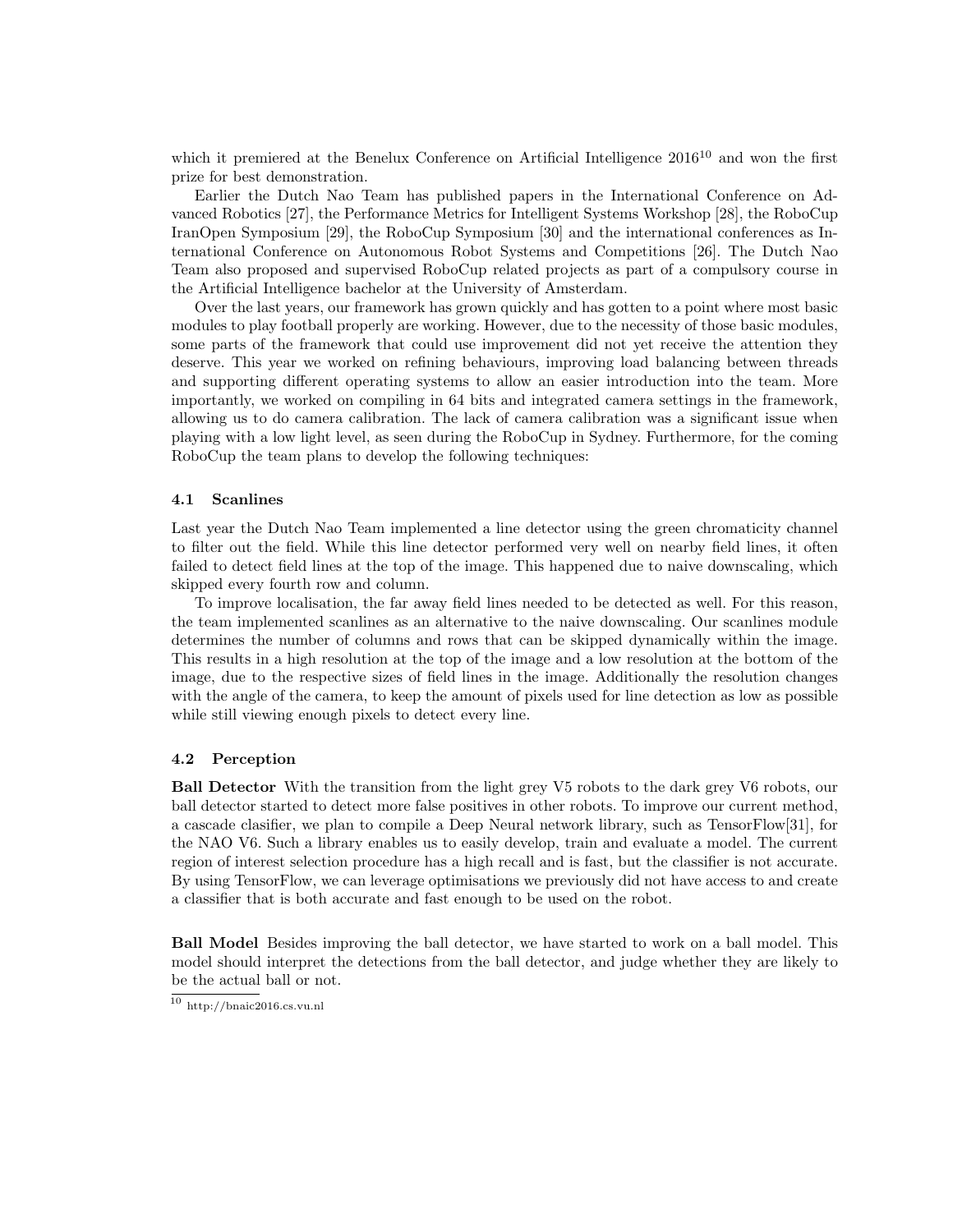To implement this, we considered two solutions. The first is the simplest approach, using a simple threshold. If the number of ball detection's in the same region is not larger than the threshold, the position of the ball model is not updated to these new detection's. This attempts to filter out erratic false positives, as the actual ball is often detected multiple times. The second approach is to use Kalman filtering [\[32\]](#page-7-19). This is a much more sophisticated approach which is very effective in reducing the noise using multiple measurements.

However, when testing these techniques, we encountered difficulties with validating the implementation and tuning the parameters. Because we have no ground truth data available, we cannot properly evaluate the effectiveness of these solutions. Therefore we have not yet been able to successfully use these techniques.

Middle Circle Detection To improve localisation we have created a middle circle detector, this gives us very few options on the position of the robot and this can be done with almost no false positives.

This is done by transforming all detected lines to a top down view of the field. Then the middle circle is detected by trying to create a circle between all combinations of the begin and end points of all the lines. A lot of work is skipped this way because most possible circles are filtered immediately, this is so efficient that an approach such as RANSAC[\[33\]](#page-7-20) is not required. The best found circle is then determined by checking which has the most points closest to the theoretical circle.

#### 4.3 Localisation

Last year we developed localisation which enabled us to walk to the ready position and score from there. However, we frequently lost our location due to falling or robots obstructing the view. Therefore, to make the module more robust, we plan to extend the localisation module by adding re-localisation. We are working on integrating newly detected field features, such as the middle circle and corners, into our localisation module. This would make it possible to achieve better re-localisation and more precise estimation of the robots position on the field.

#### 4.4 Interface

To improve the teams ability to evaluate the ball detector, we added a neural net to the interface which calculates ball detections locally on a laptop taking the camera-feed from a NAO as input. By running this neural net locally, it can be far larger allowing for more general and accurate predictions. This enables the team to see the difference between a ball-detection form the robot and a more accura detection from the local computer.

Additionally the ability to replay previously recorded sensor data has been added last year. Together with the previously mentioned module, this greatly enhances the teams ability to evaluate new ball detection modules.

#### 4.5 NAO Version 6

The University of Amsterdam has given the Dutch Nao Team access to four NAO V6 robots, with more to come. This robot has multiple changes compared to the older versions, such as different hardware and changes to the NAOqi framework. Our framework has since been updated to be fully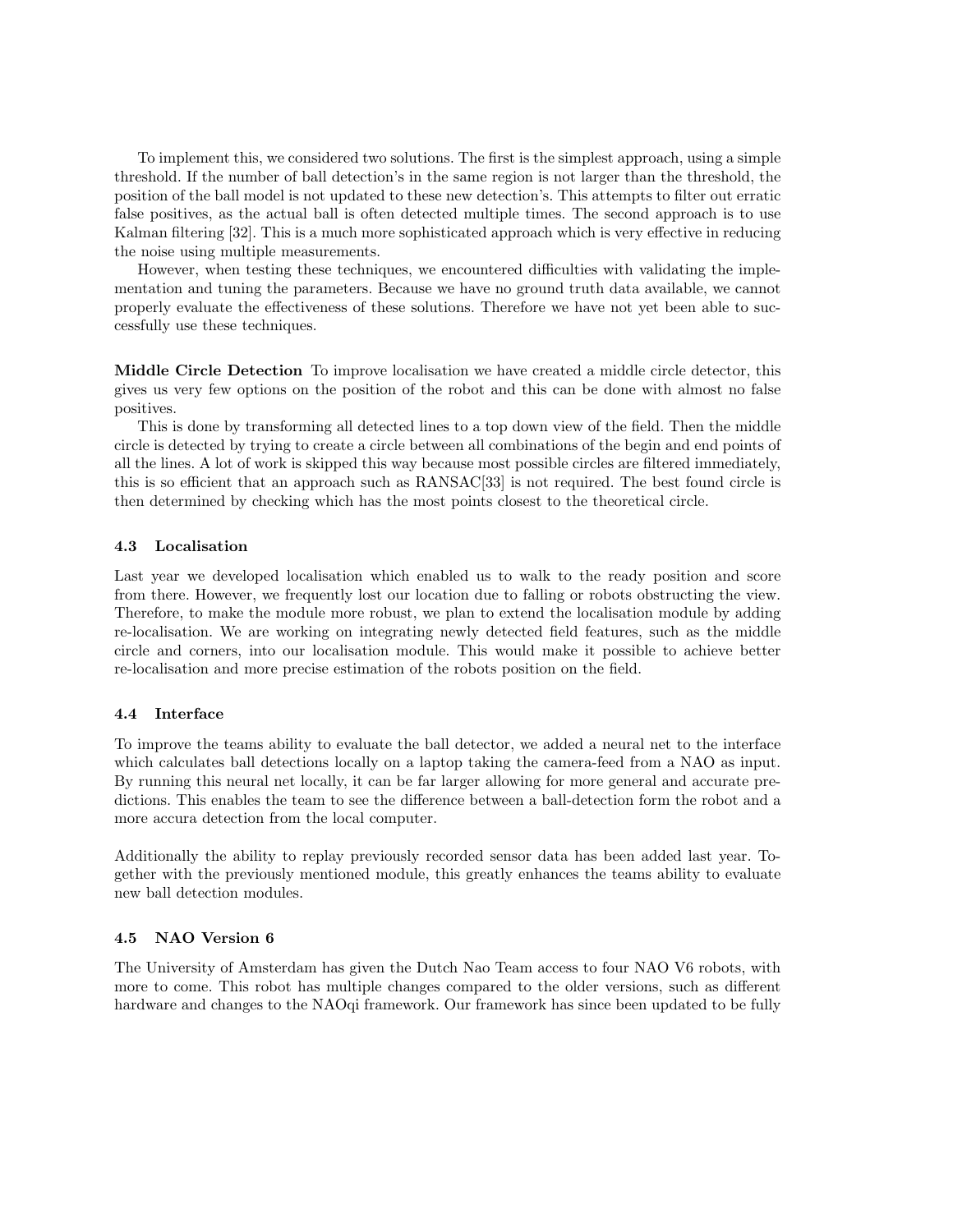compatible with these changes, deprecating V5 systems in the process. Before the RoboCup, we hope to exploit the faster hardware of the NAO V6 robot even more, by integrating deep learning in perception modules.

### 5 Other

For the broader community, the Dutch Nao Team continues to provide many lectures about robotics and AI, and demonstrations of autonomous football at companies and schools throughout the year. This spreads knowledge about robotics and AI, and is a way for the Dutch Nao Team to fund the trip to the RoboCup. After RoboCup 2016 a foundation was started to allow for transparent financial communication, solely for the benefit of AI and robotics research.

### References

- <span id="page-6-0"></span>1. Wiggers, T., van der Wal, D., gezegd Deprez, H.L., Zwerink, W., Kronemeijer, P.: Dutch nao team technical report. Technical report, Universiteit van Amsterdam (2020)
- <span id="page-6-1"></span>2. de Kok, P., Negrijn, S., Karaalioğlu, M., Lagrand, C., van der Meer, M., Gerbscheid, J., Groot, T., Visser, A.: Dutch Nao Team Team Qualification Document for RoboCup 2016 - Leipzig, Germany (November 2014)
- <span id="page-6-2"></span>3. Lagrand, C., van der Meer, M., Gerbscheid, J., Groot, T., Negrijn, S., de Kok, P.: Dutch nao team technical report. Technical report, Universiteit van Amsterdam, FNWI (October 2016)
- <span id="page-6-3"></span>4. van der Wal, D., Kronemeijer, P., Lagrand, C.: Dutch nao team - technical report. Technical report, University of Amsterdam (2017)
- <span id="page-6-4"></span>5. Röfer, T.: Cabsl–c-based agent behavior specification language. In: Robot World Cup, Springer (2017) 135–142
- <span id="page-6-5"></span>6. Oomes, S., Jonker, P., Poel, M., Visser, A., Wiering, M.: Dutch aibo team at robocup 2004. In: Proceedings CD of the 8th RoboCup International Symposiums. (July 2004)
- <span id="page-6-6"></span>7. Visser, A., Iepsma, R., van Bellen, M., Gupta, R.K., Khalesi, B.: Dutch Nao Team - Team Description Paper - Standard Platform League - German Open 2010 (January 2010)
- <span id="page-6-7"></span>8. Verschoor, C., ten Velthuis, D., Wiggers, A., Cabot, M., Keune, A., Nugteren, S., van Egmond, H., van der Molen, H., Rozeboom, R., Becht, I., de Jonge, M., Pronk, R., Kooijman, C., Visser, A.: Dutch Nao Team – Team Description for RoboCup 2011 - Istanbul. In: Proceedings CD of the 15th RoboCup Symposium. (January 2011)
- <span id="page-6-8"></span>9. Verschoor, C., ten Velthuis, D., Wiggers, A., Cabot, M., Keune, A., Nugteren, S., van Egmond, H., van der Molen, H., Rozeboom, R., Becht, I., de Jonge, M., Pronk, R., Kooijman, C., Visser, A.: Dutch Nao Team – Team Description for RoboCup 2012 - Mexico City. In: Proceedings CD of the 16th RoboCup Symposium. (June 2012)
- <span id="page-6-9"></span>10. de Kok, P., Girardi, N., Gudi, A., Kooijman, C., Methenitis, G., Negrijn, S., Steenbergen, N., ten Velthuis, D., Verschoor, C., Wiggers, A., Visser, A.: Team Description for RoboCup 2013 in Eindhoven, the Netherlands. Proceedings of the 17th RoboCup International Symposium (May 2013)
- <span id="page-6-10"></span>11. de Kok, P., ten Velthuis, D., Backer, N., van Eck, J., Voorter, F., Visser, A., Thomas, J., Delgado Lopes, G., Ras, G., Roos, N.: Dutch Nao Team team description for RoboCup 2014 - João Pessoa, Brasil (June 2014)
- <span id="page-6-11"></span>12. Lagrand, C., Negrijn, S., de Kok, P., van der Meer, M., van der Wal, D., Kronemeijer, P., Visser, A.: Team Qualification Document for RoboCup 2017, Nagoya, Japan. Technical report, University of Amsterdam, Science Park 904, Amsterdam, The Netherlands (November 2016)